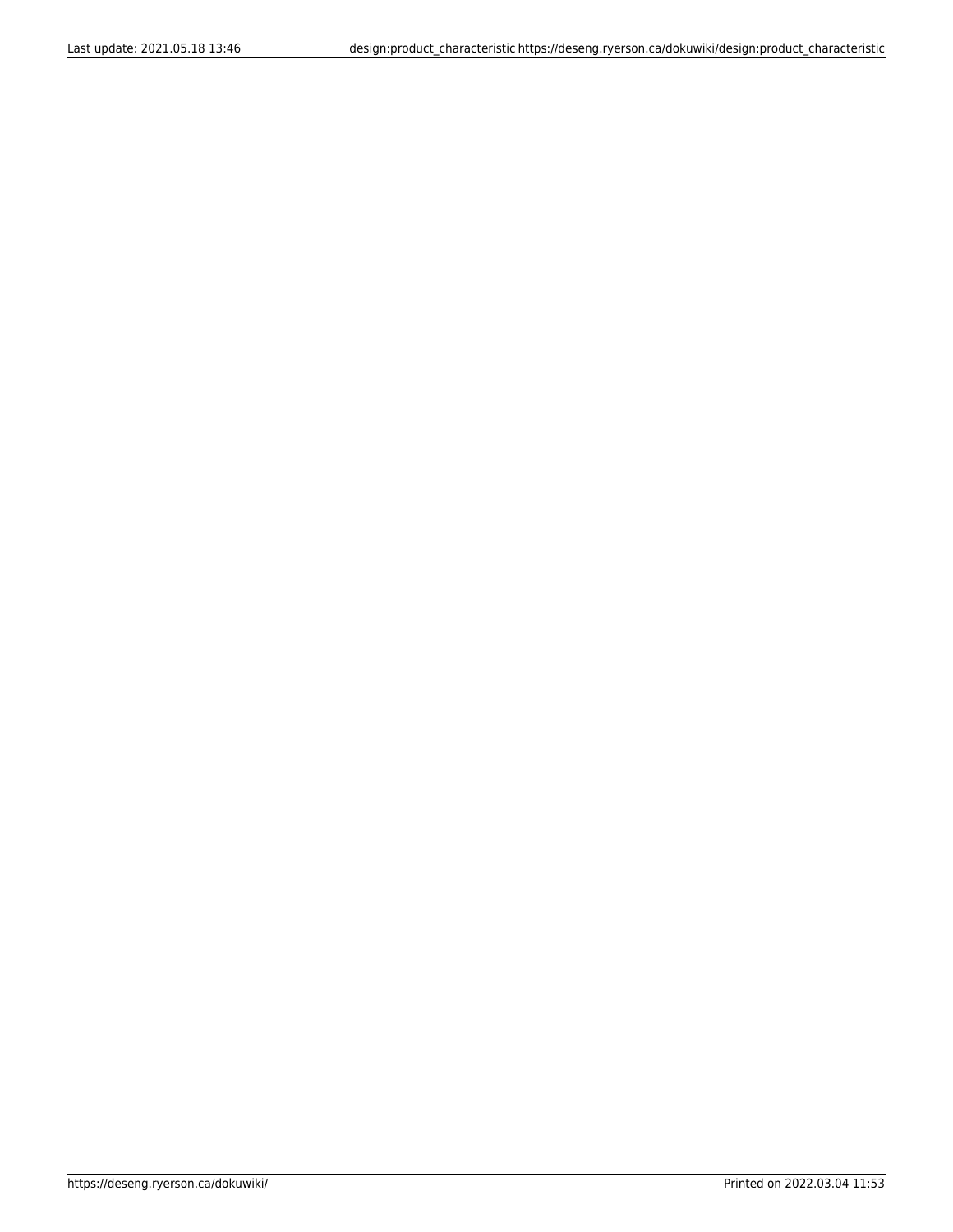## **Product Characteristic**

A product characteristic (PC) is an attribute of a product that describes its ability to satisfy its purpose in a larger system. PCs describe what a product must be. They serve as labels by which to group other kinds of [requirement](https://deseng.ryerson.ca/dokuwiki/design:requirement)s.

PCs describe what a product ought to be, but not what the product ought to do. As such, PCs can almost always be described using adjectives and adjectival phrases. A PC is never phrased as a verb (that what a [functional requirement](https://deseng.ryerson.ca/dokuwiki/design:functional_requirement) is for).

At first glance, PCs might seem almost vacuous, contributing nearly nothing to the study of the design problem. However, this is not really the case. A common source of error in design is that the designers will forget to consider the impact of one or more PCs in their work. It is human nature: designers will tend to focus on issues that are of particular importance to them, and expect someone else to take care of other issues. Sometimes, some issues will "fall through the cracks" resulting in a poor design $^{1)}$  $^{1)}$  $^{1)}$ .

If you think about it, there are some PCs that every designed intervention has. Because of this we can define a fundamental list of PCs that everything you design will be. The real questions are how and to what extent will your interventions exhibit these characteristics.

## To simplify matters in this course, **all teams must use** *only* **the following five product characteristics**.

Functionality

Does the design intervention actually do what it's supposed to do? Does it fulfil its intended role in a larger system? Does it bring about the expected/preferred situation?

**Usability** 

Can users use it? Can they use it safely, easily, even enjoyably?

**Producibility** 

Can the intervention be manufactured/assembled easily and robustly? Maintainability

Can the intervention be maintained easily and well? Does it even need to be maintained? How inconvenient is maintenance to users?

**Sustainability** 

What impact does the design impose on the environment? How long will the product last? What happens to it at its end of life? How many people can afford it and for how long?

None of the questions above are binary - there are no "yes-or-no" answers. The answers to all these questions exist on a spectrum: any design can be ranked on how much they are better or worse with respect to each of these five PCs.

> *Focus on Functionality and Usability* In one-semester design courses, it is very difficult to cover all necessary requirements for all five PCs. Since quality is more important than quantity in this course, make sure you have functionality and usability as well addressed as